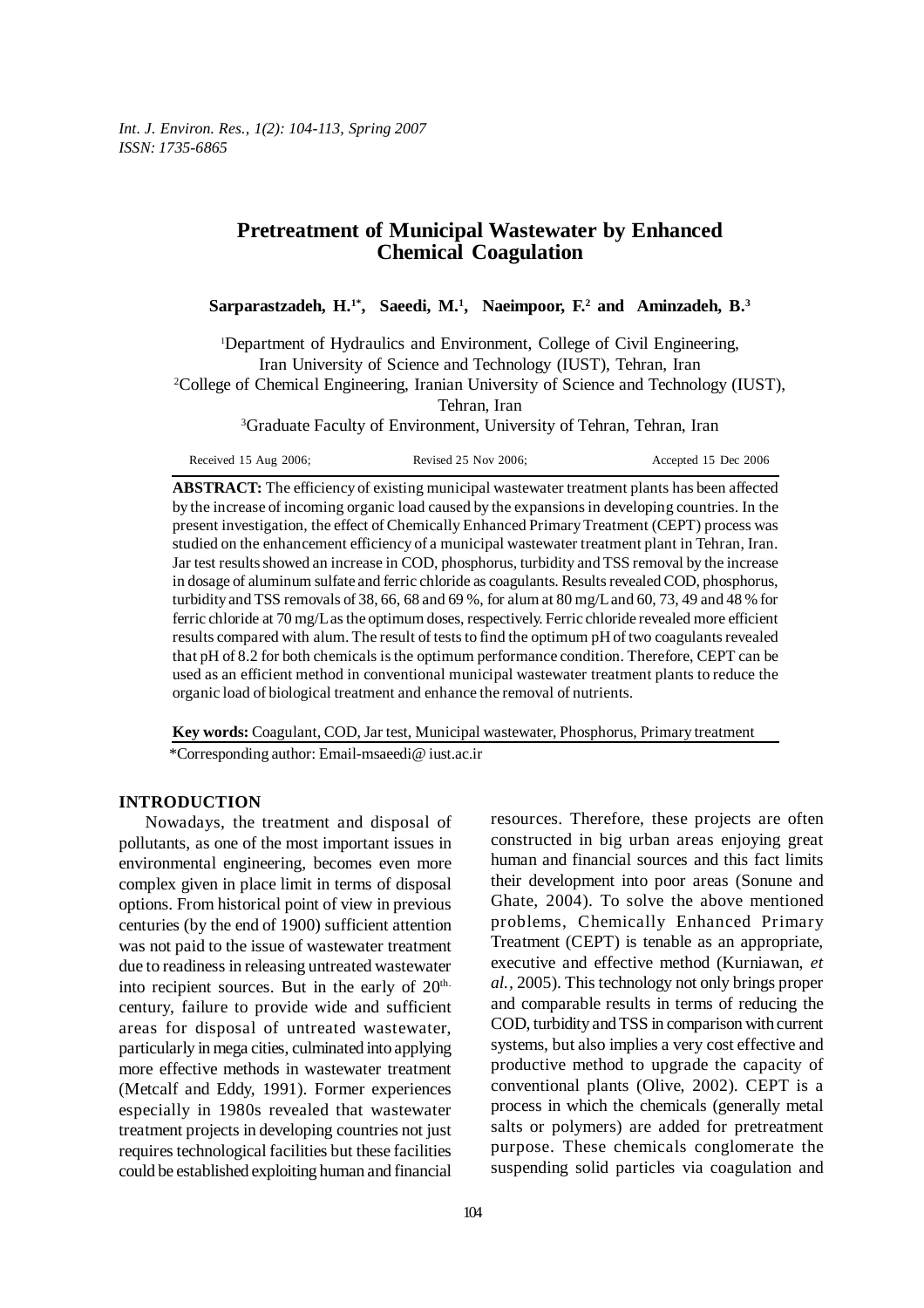flocculation processes (Zhou, *et al.,* 2004). The accumulated particles or flocs have high sedimentation velocity and consequently the treatment performance of parameters such as COD, Phosphorus, turbidity and TSS will be improved. This process can be performed in sedimentation tanks of conventional treatment plants and is cheaper, simpler with higher performance comparing with conventional systems (Harleman and Morrisey, 1992; Harleman and Murcott, 1992, 2001a, 2001b). Among other advantages over conventional practices, it requires half of the necessary volume of sedimentation ponds in comparison to conventional methods, shows more discharge rate instead of smaller needed space required for installation of necessary facilities, has appropriate elimination function for wide range of wastewaters with various specifications, appropriately complies if being added to the various treatment facilities (Olive, 2002) and also bears numerous economic advantages in terms of production and exploitation (Harleman, *et al.,* 1997).

Chemical Enhanced Primary Treatment includes coagulation followed by sedimentation and removal of flocs in a sedimentation unit. Dispersed solids inside wastewaters include non sedimentary suspending materials or particles with very negligible sedimentation velocity, in which the colloids are as constituents of major part of non sedimentary particles. Since most of natural colloids have negative charges that expel the similar charges, these particles grant stability to a suspension. When a coagulant is added to wastewater, disintegrates and via hydrolyzing the metal ion, metal hydroxide ionic complexes with high positive charge will be formed. Since these complexes have high positive charges, they absorb to the surface of colloids and by reduction of negative charge, they are being made to be neutralized and condensed via Vandervalce forces. This absorption is strengthened by water turbulence (flocculation) and particles with proper sedimentation capability will be formed (Reynolds and Richards, 2000). Regarding the modality of phosphorus removal by coagulants it can be said that adding these chemicals to wastewater causes the cations of these salts to combine with anionic insoluble phosphates inside the suspension and creates insoluble metal phosphate. Given the light

weight, this particle has not enjoyed sedimentary virtue yet and will be precipitated using flocculation (Daniels and Parker, 2003). In fact, upon adding coagulation salts, although wastewater receives  $Fe<sup>2+</sup>$ ,  $Fe<sup>3+</sup>$  and  $AL<sup>3+</sup>$ , phosphorus removal in pH lower than 6.5 will be accompanied with formation of insoluble substances of  $A \nI\nP O<sub>4</sub>$ , FePO<sub>4</sub> and in pH higher than 6.5 with aluminum and Iron oxide and hydroxide (Irdemez, *et al.,* 2006; Jiang and Lioyd, 2000).

Numerous researches have already been conducted in various countries particularly in developing countries. In coastal resort city of Rivera in Brazil which is facing with four times increase in basic population in summer time the wastewater treatment plant always experienced problems. In 2000, Yu and Bourke implemented CEPT system using 50 mg/L of ferric chloride with 0.5 mg/L of anionic polymer as coagulant aid, which was able in 60 and 85% reduction of BOD and TSS contents, respectively. In another instance, in 2001, conducted study by Harleman and Morcutt on economic assessment of implementing CEPT system in Rio de janeiro treatment facilities revealed that this system not only dose not require ,major capital investments but also can increase the capacity of existing treatment facilities without any requirement to change the current plan of working systems (Olive, 2002). The objective of the implemented study in UK by Song, *et al.* in 2003 was to develop a treatment system that can effectively reduce the concentration of pollutants in tannery wastewater to environmentally acceptable levels and that can greatly reduce the cost of discharging the effluent. During coagulation process, in optimum pH 7.5, 30-37 % of COD and 38-46 % of TSS were removed by and ferric chloride as coagulants, respectively. Also, ferric chloride produced better results comparing with (Song, *et al.,* 2003). In 2003, Delgado, *et al.,* conducted an experimental laboratory scale study using aluminum sulfate, Ferric chloride, and Poly aluminum chloride to obtain the required water quality (3-5 NTU) in turbidity in the discharges of the secondary treatment from a conventional wastewater treatment plant in Spain. The Poly aluminum chloride showed the best performance in wastewater natural pH and 50 mg/L of coagulant dosage (Delgado, *et al.,* 2003). In 2005 another research was conducted by Mahvi et al. in Iran to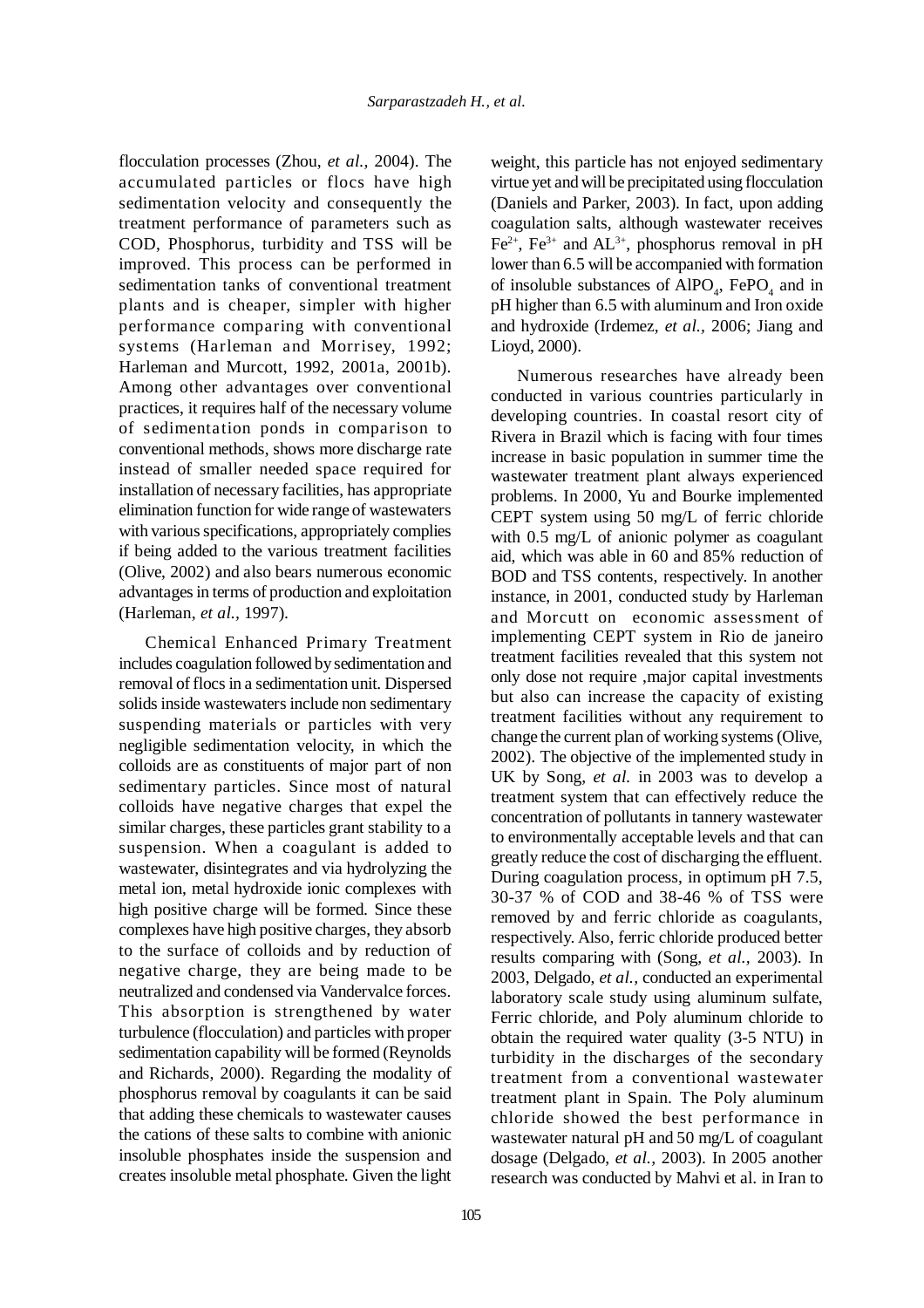study the CEPT system performance on the waste of largest Iranian industrial complex into the municipal wastewater treatment plant. Applying of lime and  $\text{FeO}_3$  as chemical coagulants, reduced the BOD, COD and TSS levels 27-53, 25-59, 46- 94 percent, respectively and showed that the pretreated wastewater can be discharged into municipal wastewater treatment plant in terms of quality (Mahvi, *et al.,* 2005). In 2005, Amuda et al. studied the performance of CEPT pretreatment process on the wastewater of an beverage industry in Nigeria, using  $\text{Fe}_2(\text{SO}_4)_3$ .3H<sub>2</sub>O as coagulant and also in conjunction with neutral Poly Acrilamide Polyelectrolyte. The results revealed that using coagulant at 500 mg/L dosage removes 78, 75 and 74% of COD, Phosphorus and TSS contents, respectively, and applying coagulant aid at about 25 mg/L dosage enhances the removal of said parameters 93, 96 and 94% ,respectively. The results of this experiment were reported as completely appropriate for biological refining stage (Amuda, *et al.,* 2005).

On the basis of the above discussion, the main objective of this research was to investigate the feasibility of treating municipal wastewater by CEPT process. This was achieved by conducting laboratory settleability studies and jar tests using alum and ferric chloride. Furthermore, the optimum conditions under which the wastewater would be treated were investigated.

## **MATERIALS & METHODS**

The samples were taken from discharge of primary sedimentation ponds in a municipal wastewater treatment plant (with the system of active sludge for treatment) in Tehran, Iran. Sampling was done at 8.00 AM and the samples were put under CEPT process using Jar test. The consumed raw samples for two coagulants were taken concurrently in all series of the tests and were completely similar.

The Jar tests were conducted using 6 jar system made by HACH Company, USA. whose blades rotates by an electrical engine. Before starting the work, the raw wastewater temperature and PH were measured using digital PH meter EUTECH 30. In every test, one liter of completely mixed sample was sprinkled inside followed by addition of specified concentration of given coagulant to each jar. The coagulation was

done through one minute rotation in 120 rpm immediately followed by 15 minutes rotation at 40 rpm and then left them for 30 minutes for full sedimentation in the jars. In the next stage, the samples were taken from depth of 5 cm of supernatant to measure the COD, Phosphorus, turbidity and TSS parameters. Then, the samples were transferred into the environmental laboratory, University of science and Technology in order to measure specified parameters. COD measurement was made by Spectrophotometer HACH, DR-4000 using Reactor Digestion HACH method No. 8000. The samples digestion took place for 2 hours in accordance with manufacture method by COD reactor. Turbidity was measured by turbidimeter HACH model 2100N and reported in NTU. TSS was measured using paper filter S&S 589, Black Ribbon, according to the TSS measuring Method (Nazeri and Ekhtiarzadeh, 1995). In the present research ferric chloride and aluminum sulfate or alum made by Merck, were applied as coagulants. Stock solutions of these two chemicals at 10000 mg/L were produced by mixing 10 grams of every chemical in distilled water and then adjusting the volume in to one liter. Consequently, all of these solutions were kept in dark and air tight containers away from light. For adjusting the pH the lime solution and one normal Sulfuric acid prepared from Merck made acid 95% were used in the series of tests intended for determining optimum pH of every coagulant.

**Table 1. Raw wastewater characteristics in first stage**

| pH |                 | Temp COD Phosphorus Turbidity |       | TSS    |
|----|-----------------|-------------------------------|-------|--------|
|    |                 | $(^{\circ}C)$ (mg/L) (mg/L)   | (NTU) | (mg/L) |
|    | 8.26 24.8 173.4 | 15.80                         | 15.70 | 77.50  |

**Table 2. Results of final pH by Alum and Ferric chloride in first stage**

| <b>Dosage</b><br>(mg/L) | pH   | <b>FeCl</b><br><b>Dosage</b><br>(mg/L) | pH   | <b>FeCl</b><br><b>Dosage</b><br>(mg/L) | pН   |
|-------------------------|------|----------------------------------------|------|----------------------------------------|------|
| 0                       | 8.26 | 0                                      | 8.26 | 50                                     | 7.80 |
| 8                       | 8.25 | 4                                      | 8.20 | 70                                     | 7069 |
| 25                      | 8.14 | 6                                      | 8.16 | 100                                    | 7.54 |
| 70                      | 7.90 | 9                                      | 8.13 | 140                                    | 7.39 |
| 120                     | 7.71 | 14                                     | 8.06 | 180                                    | 7.24 |
| 200                     | 7.50 | 30                                     | 7.92 | 220                                    | 7.09 |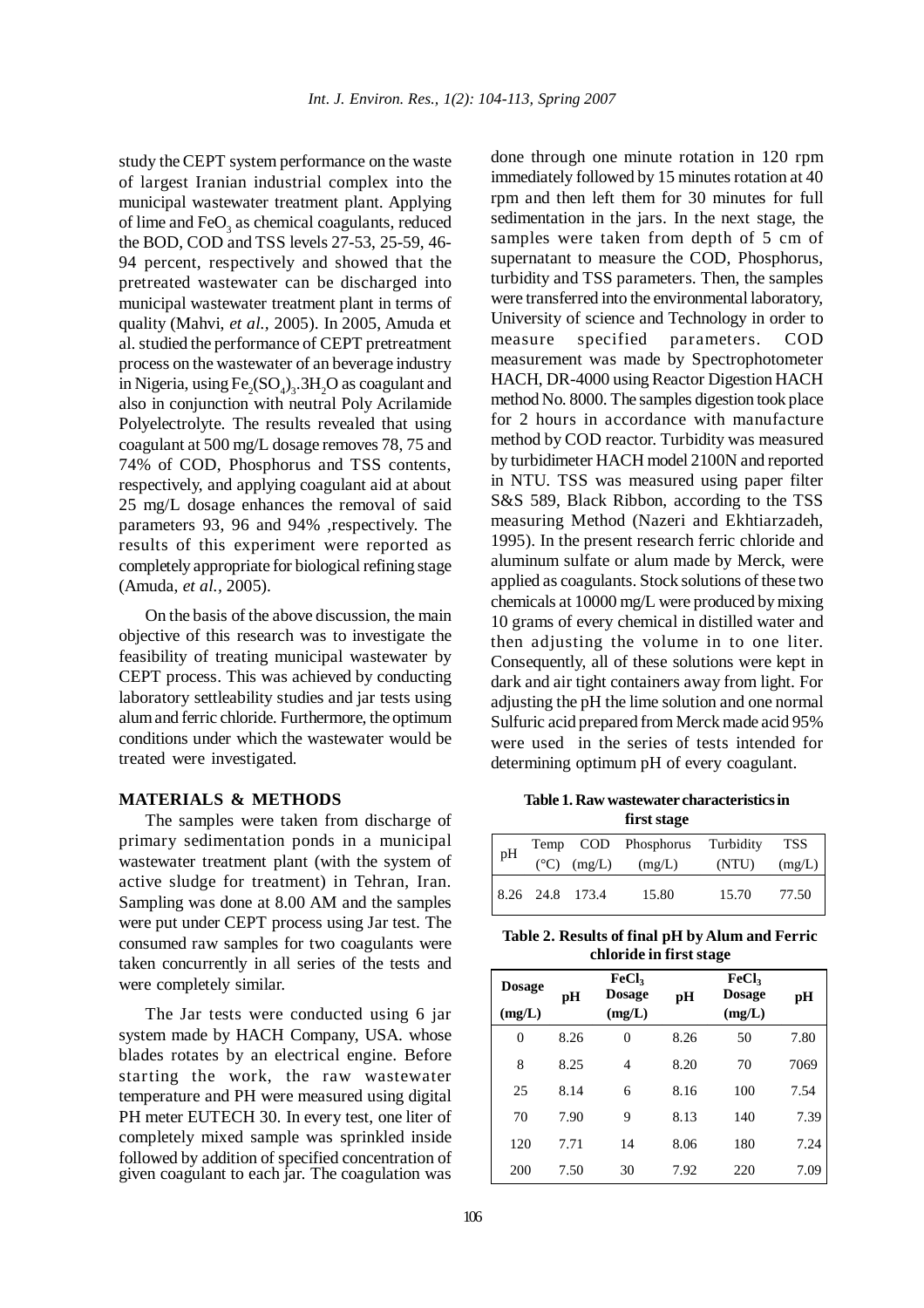

## **RESULTS & DISCUSSIONS**

In the present study, 2 stages of tests were considered in order to determine the optimum conditions for every coagulant. First stage included determining optimum dosage of every coagulant in natural pH of wastewater and in second stage the optimum pH of performance for every coagulant in resultant dosage from last stage was specified. Therefore, a series of Jar test in which alum dosage ranging from 0 to 200 mg/L and two series of Jar tests by ferric chloride dosage ranging 0 to 220 mg/L were tested for implementing the first stage of the tests. In Table 1 the specifications of raw wastewater, used in Jar tests at the first stage are shown and the resultant final pH by and ferric chloride are observable in Table 2.The results due to the removal efficiency of COD, phosphorus, turbidity and TSS by and ferric chloride are shown in Figs. 1-8, respectively.

As shown in Fig 1, increase in alum concentration increases removal efficiency of COD. The slope of curve in low alum dosages was higher in which a reduction in case of raise in concentration could be observed. In this way, by considering COD as removal objective, 80 mg/L is selected to apply to the process. In term of phosphorus removal in Fig 2, it can be observed that the slope of curve in low dosages of coagulant is higher than in case of increase in alum concentration. By selecting phosphorus removal as treatment goal, 100 mg/L could be applied to achieve the best results. In term of turbidity in fig 3, the process of increase in turbidity removal can be observed by increment of coagulant concentration, although the removal efficiency is almost steady due to alum dosage increment in high concentration of coagulant. In this case, dosage of 100 mg/L for alum reveals the best results for turbidity removal. Regarding TSS, as it could be seen in Fig .4, removal efficiency increases by alum concentration until 80 mg/L, although decreases gradually in higher concentrations. This feature could affect determining the optimum dosage of this coagulant which could be observed 80 mg/L from Fig .4. pH alteration process in Table 2 reveals reduction accompanied with increase of coagulant concentration. As the natural limit in treated wastewater pH is advised and the need to neutralize pH in case of defying from natural range, the final pH of pretreated wastewater will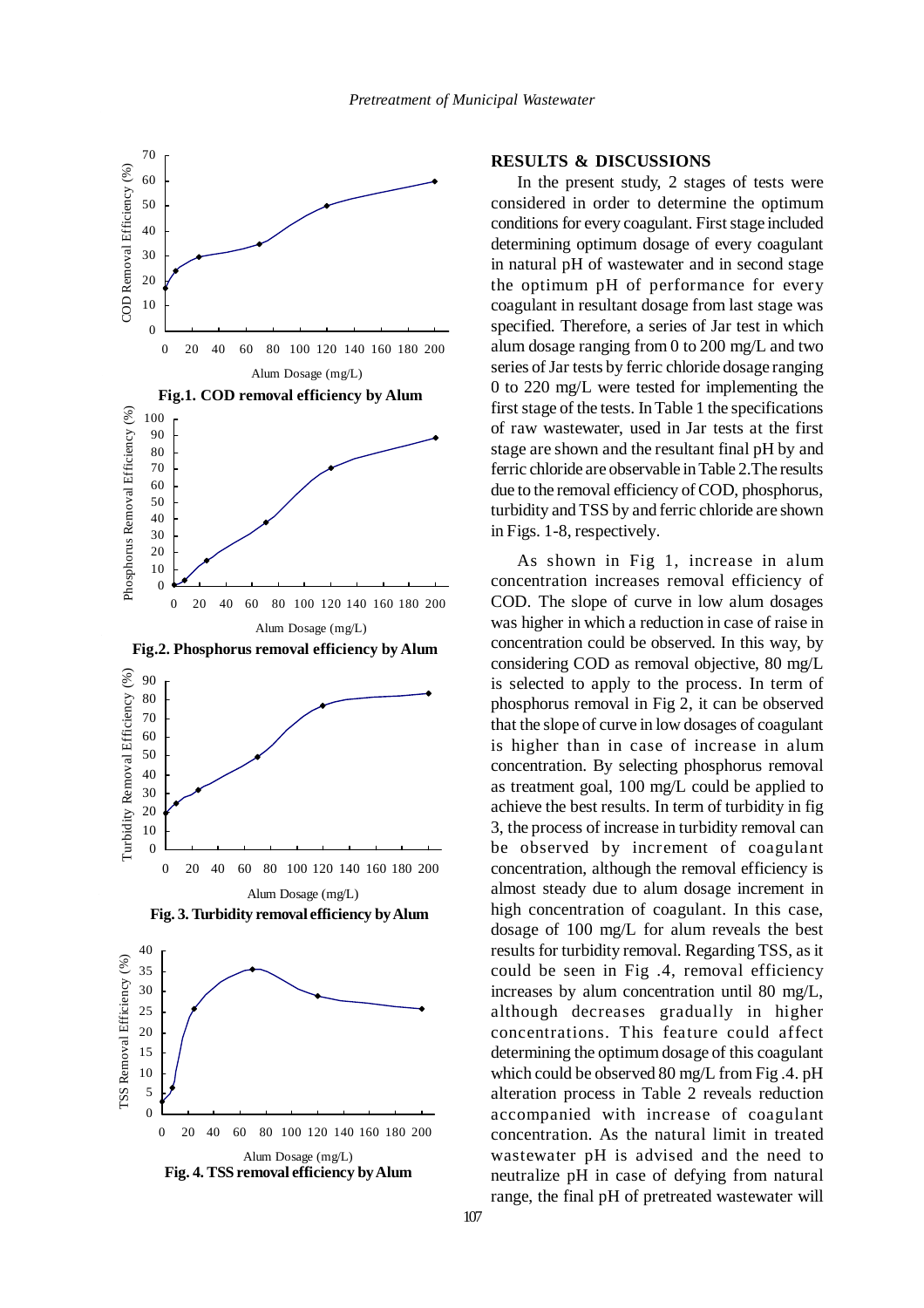be effective in determining the optimum dosage of alum as coagulant. The results observed in removal efficiency of blanks (samples in which the coagulant's concentration is zero), particularly for two parameters of COD and turbidity are considerable. As it can be observed in Fig. 1 for blank, 17 % of COD reduction is being observed just by mixing and sedimentation, although in the same sample the parameter of turbidity showed removal of 20%. The removal in phosphorus and TSS are 1 and 3 % in blank, respectively. It looks that the performance of primary sedimentation system in the studied treatment plant is not effective properly and more organic matter removal could be obtained by enhancement of primary sedimentation system performance.

Another important point is the high removal of phosphorus obtained upon applying alum, which reached to 72 and 89% at 120 and 200 mg/L, respectively. To explain this, it can be said that although the chemistry basis of phosphorus removal by alum is not completely known, but it reduces possibly via occurring the complex reactions and absorption by flocs. In this way, the phosphorus will be removed by formation of insoluble sediment of  $\mathrm{AIPO}_4$  . In fact; it is assumed that  $A$ l $\text{PO}_4$  will be trapped inside the floc and then will be precipitated. But another important point is that the phosphorus removal is dependent to pH and the optimum pH for this removal by , as Reynolds and Richards explained is 5.5 to 6.5 (Reynolds and Richards, 2000). Given the final pH results in Table 2, it could be said that increasing of alum dosage, coincided with pH reduction and this in turn increased the phosphorus removal by alum dosage increment. This result is justified by Song et al. in England by using alum and ferric chloride as coagulant for an industrial wastewater treatment in 2003. Results of their Experiments as shown in fig. 5 revealed pH reduction by increase of coagulant dosage (Song, *et al.,* 2003).

In results of tests by ferric chloride as coagulant, according to Fig. 6, the rate of COD removal increases in lower dosages of coagulant and fells down by increasing in concentration. The important point in this curve is high removal efficiency of ferric chloride in low concentrations. Hence, by adding just 9 mg/L of chemical coagulant, 40% of COD removal is tenable. In this case, by considering COD as removal objective, 50 mg/L is selected to apply to the process. From Fig.7 in phosphorus removal, it could be observed that the curve is steeper in high concentrations of ferric chloride than low dosages, although at higher concentrations is going to reach to a relatively steady state. The mechanism goes for turbidity removal, the TSS removal reduces with increase in concentration of coagulant, as in 220 mg/L, 64% increase in TSS comparing with raw sample is measured. Range of 50-70 mg/L for coagulant dose seems to be optimum for TSS removal. Observing the pH alterations process in Table 3, indicates that like alum, it reduces with increase in coagulant concentration as it was observed by the experiment results of Song, *et al.* in 2003 and its impact should be considered as a limit factor in determining the ferric chloride optimum dosage.At the end of this stage of tests, as the results showed, by considering COD removal, as one of the most effective methods for performance enhancement of aeration tanks and phosphorus removal for reducing possibility of eutrification, 80 and 70 mg/L were selected as optimum dosage of alum and ferric chloride in wastewater natural pH, respectively.

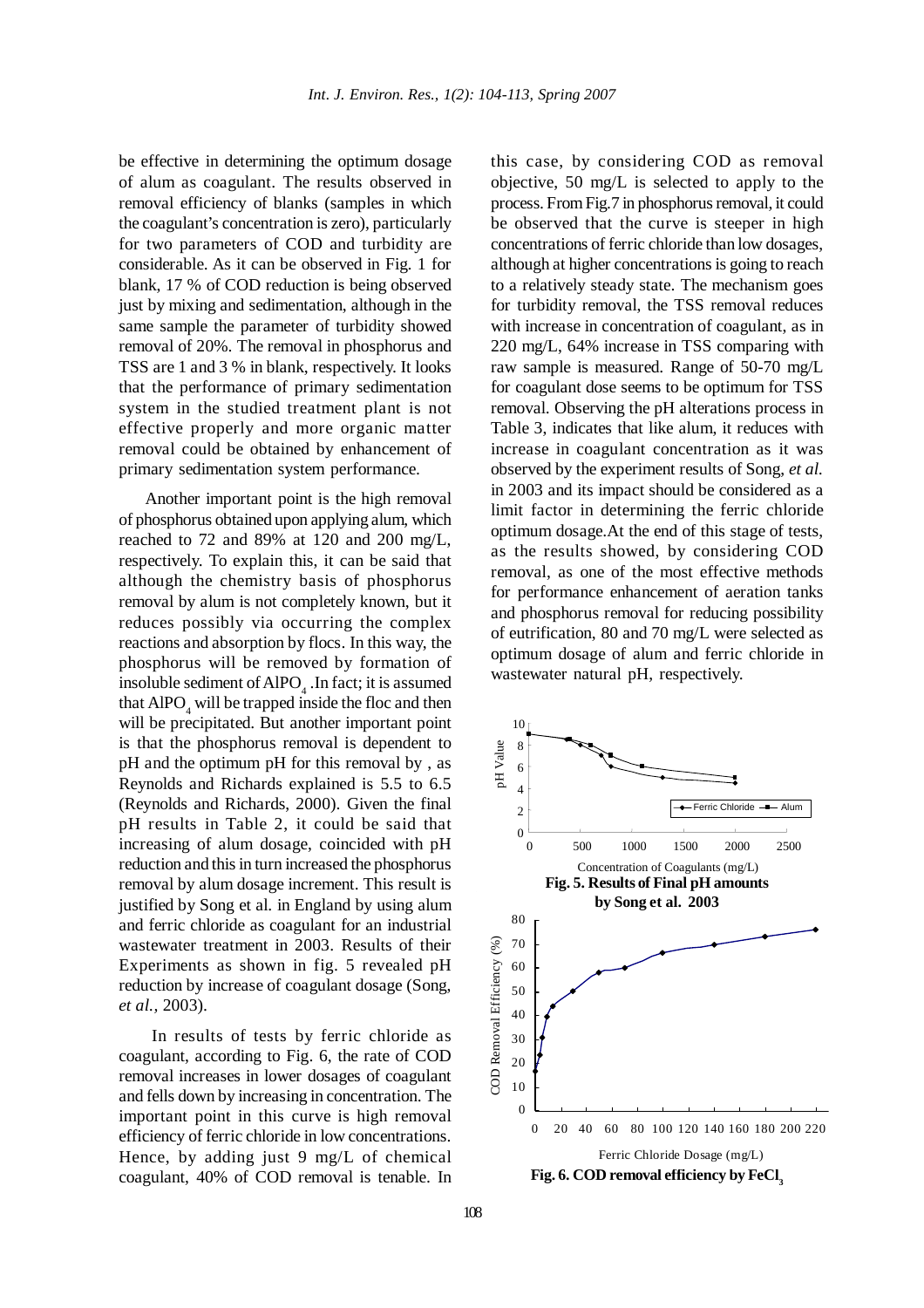

Fig. 7. Phosphorus removal efficiency by FeCl<sub>2</sub>



Fig. 9. TSS removal efficiency by FeCl<sub>2</sub>

**Table 3. Row wastewater characteristics in second stage**

|  |                                                               | pH Temp. COD Phosphorus Turbidity TSS      |              |  |
|--|---------------------------------------------------------------|--------------------------------------------|--------------|--|
|  |                                                               | $({}^{\circ}C)$ (mg/L) (mg/L) (NTU) (mg/L) |              |  |
|  | $\begin{array}{ l l } \hline 8.21 & 27.3 & 161.8 \end{array}$ | 20.78                                      | 22.20 155.00 |  |

It should be noted that selection of optimum dosage for every coagulant depends on parameters for treatment. But in the second stage of the tests for determining the optimum performance pH for each coagulant in optimum concentrations from previous stage, a series of Jar tests were implemented for alum and ferric chloride. Given that the best pH for alum is in the range of 4.5-8 and for ferric chloride is 4-12 (Reynolds and Richards, 2000), the amounts of 4, 5, 6, 7, 8, and 9 for alum and 5, 6, 7, 8, 9 and 10 for ferric chloride were selected as pH ranges for this stage of tests. It is notable that in each series of Jar tests, one Jar contained wastewater with natural pH namely near to 8 was tested without addition of any chemicals to adjust pH. In Table 3, the specifications of raw wastewater used in jar tests in second stage and in Table 4, the final obtained pH by alum and ferric chloride are shown. Also, the COD, Phosphorus, turbidity and TSS reduction results are shown in figures 9 to 12 for alum and 13 to 16 for ferric chloride, respectively.

In Fig. 10. COD removal by alum at 80 mg/L is shown, which describes that by increase in pH COD removal shows deep steep at first followed by steady steep indicating that natural pH (8.21) or 9 is the optimum pH. Selection of such range for optimum pH is confirmed by observing figures 11 for phosphorus, 12 for turbidity and 13 for TSS. From the Figs., it can be observed that at optimum pH (8.21), 38% of COD, 66% of phosphorus, 68% of turbidity and 69% of TSS could be removed. This logic governs the selection of 8.21 (natural pH) as optimum is completely economical given that there is no need to apply pH escalating facilities at the start of process and then pH neutralizing facilities at the end of process. Although it should be noted that selecting this case as the optimum situation not only dose not need pH alteration facilities but also shows no great difference with a situation deriving out of pH 9. Optimum performance of alum in the range of natural pH is confirmed by experimental results of Song, *et al.* in 2003 in England as shown in Fig.14 (Song, *et al.,* 2003). In Fig. 15, the removal of COD by 70 mg/L of ferric chloride indicates the deep steep of removal curve in low pHs and steady state in higher pHs revealing that the optimum pH ranging from 8.21 (natural pH) to 9.98. This issue is confirmed by observing figures 16 for phosphorus, 17 for turbidity and 18 for TSS. The removal efficiency obtained from the figures at optimum pH (8.21) for COD, phosphorus, turbidity and TSS is 60, 73, 49 and 48%, respectively.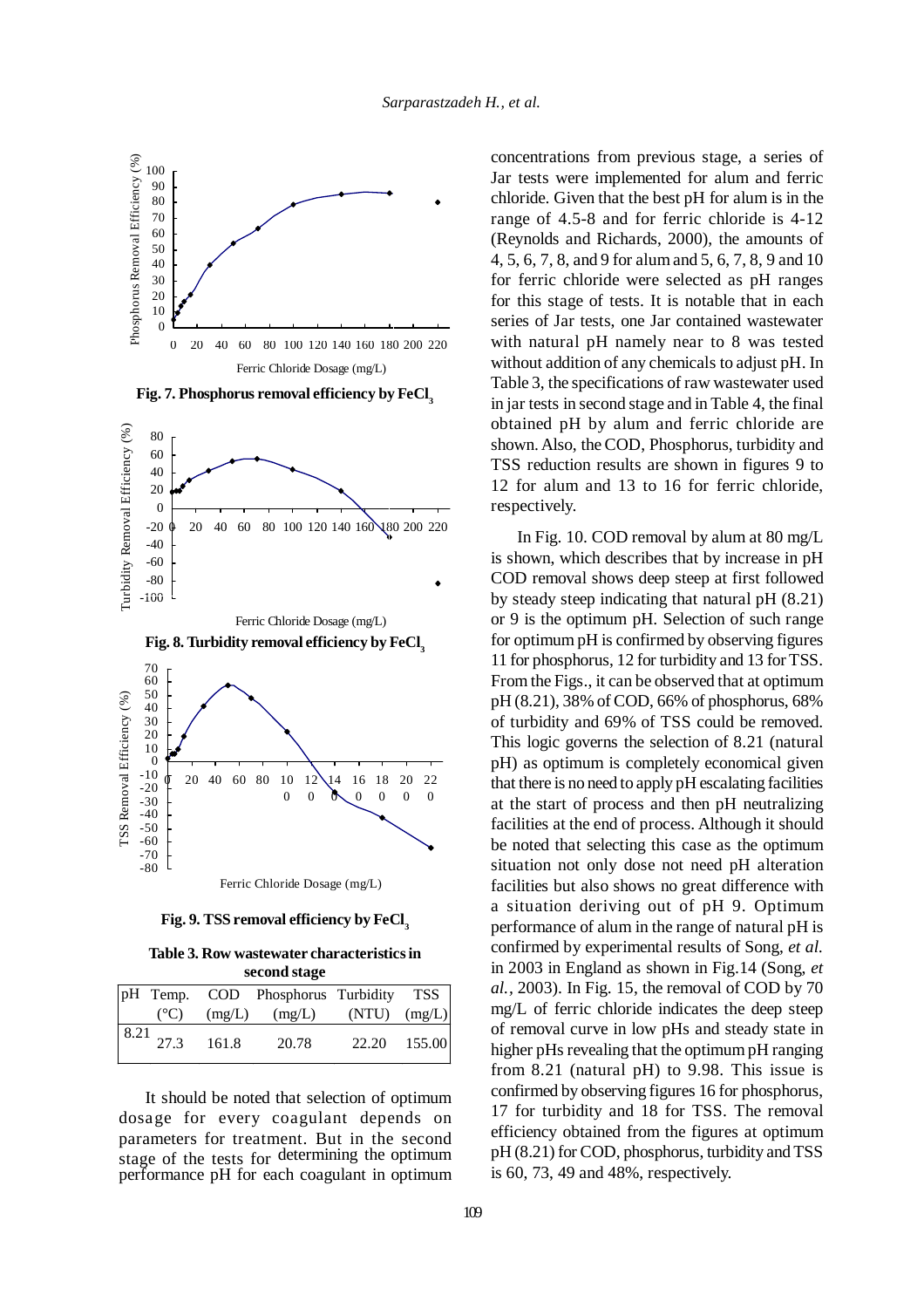

**Table 4. Results of final pH by alum and Ferric chloride in second stage**



Co agulant Do s e=80 mg/L

 **Fig. 10. COD removal efficiency by Alum in different pHs**



**Fig. 11. Phosphorus removal efficiency by Alum in different pHs**



Co agulant  $\text{Do} \, \text{se}=80 \, \text{mg/L}$  pH

 **Fig. 12. Turbidity removal efficiency by Alum in different pHs**



**Fig. 13. TSS removal efficiency by Alum in different pHs**

At the end of this experimental research, by considering some limits in removal of turbidity and TSS, results indicate more efficiency for COD and phosphorus removal by ferric chloride rather than alum. As shown in Fig. 20, this is confirmed by the experimental results of Song et al. by alum and ferric chloride as coagulants in 2003 in England (Song, *et al.,* 2003).

Better performance of ferric chloride comparing with alum can be verified by economical comparison. It can be observed that with the price of 7500 and 5000 Rials per kilogram for alum and ferric chloride respectively and selected dosage of those coagulants, total cost of pretreatment with ferric chloride would be less than that for alum. By this way, 70 and 80 mg/L are selected for alum and ferric chloride as optimum coagulant dosages, respectively and 8.21 (natural wastewater pH) is known as optimum pH for performance of both coagulants.

#### **CONCLUSION**

The experimental studies of CEPT process by alum and ferric chloride in municipal wastewater indicate that ferric chloride has more efficiency for COD and phosphorus removal in the same concentrations rather than alum. Although it shows some limits in removal of turbidity and TSS and in higher dosages the final turbidity and TSS exceeds even from the presented amounts in raw wastewater. Therefore, selection of appropriate coagulant and also optimum conditions of its performance largely depends on elected parameters that should be removed. Given all four parameters COD, phosphorus, turbidity and TSS as removal purpose, the dosage of 80 mg/L for alum and 70 mg/L for ferric chloride could be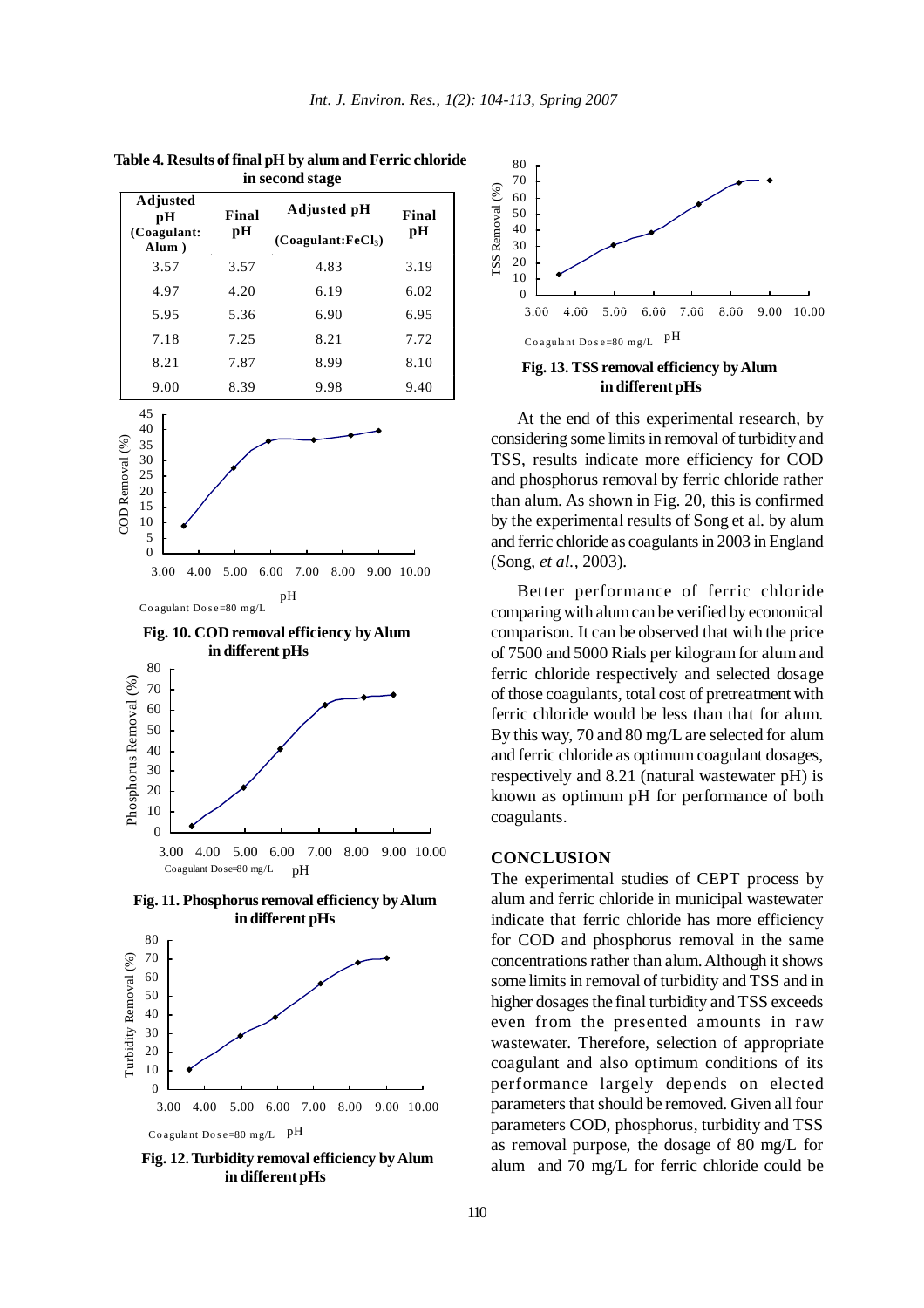suggested as the optimum concentrations in natural pH of wastewater. It should be noted that test results indicate the natural pH as the optimum performance pH for both coagulants given the necessity of neutrality of discharged treated wastewaters. One of the other important results of this research via using ferric chloride as coagulant is that in lower rates (less than 10 mg/l) it can show appropriate results. With the current price of alum and ferric chloride and selected dosage of those coagulants, total cost of pretreatment with ferric chloride would be less than that for alum. Therefore, if the obtained removal results for given parameters in treatment plants are sufficient; this chemical could be applied in CEPT process with many economical justifications. Therefore, Chemical Enhanced Primary Treatment could be implemented as an effective method in municipal wastewater treatment improving the imposed load to aeration ponds, reducing the nutrient concentration and improving the efficiency of treatment.







Fig. 17. Turbidity removal efficiency by FeCl<sub>2</sub> **in different pHs**



 **in different pHs**



Fig. 18. TSS removal efficiency by FeCl<sub>2</sub>  **in different pHs**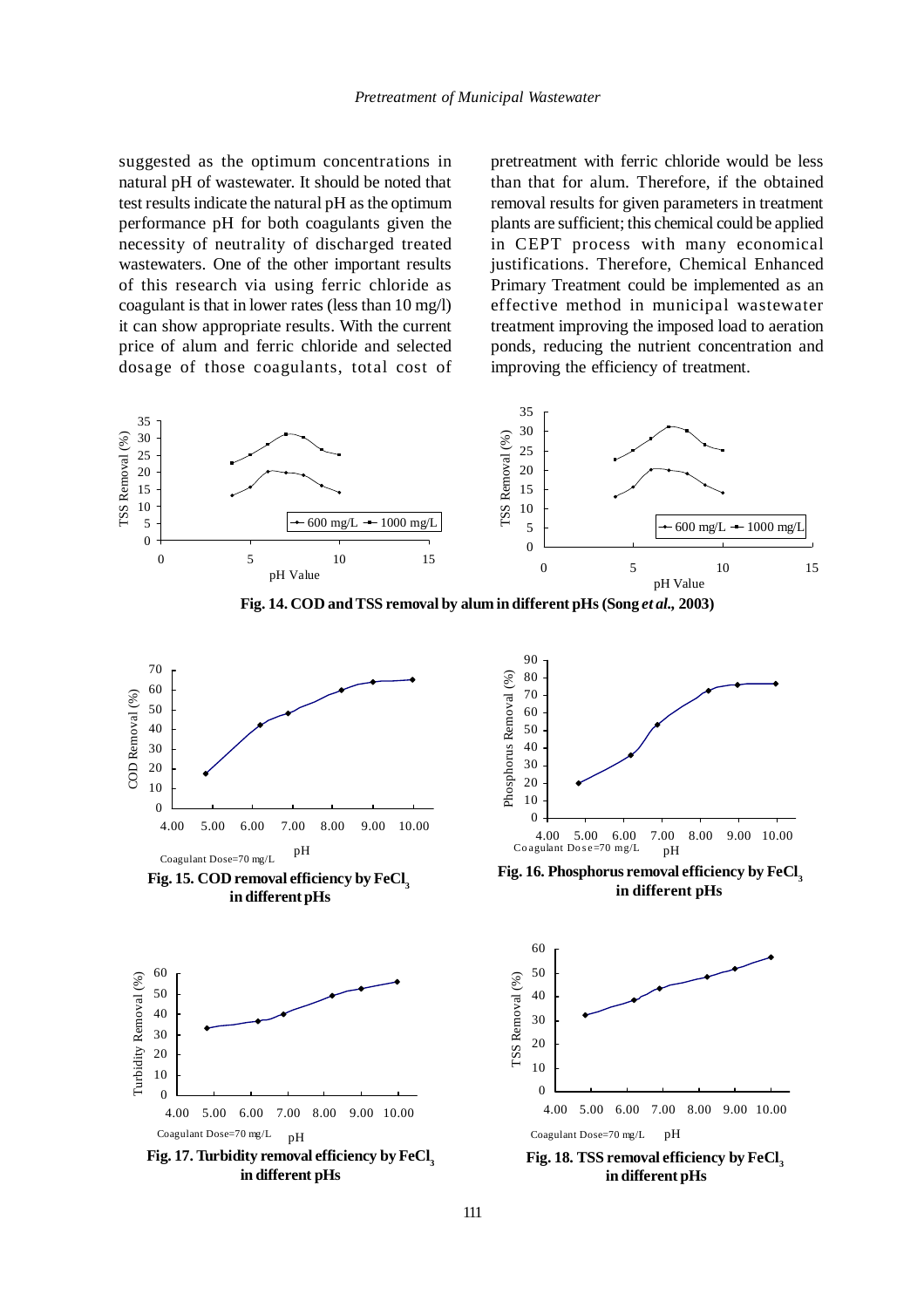

**Fig. 19. COD and TSS removal by ferric chloride in different pHs (Song,** *et al.,* **2003)**



**Fig. 20. COD and TSS removal in different dosages of coagulants (Song,** *et al.,* **2003)**

#### **REFERENCES**

Amuda, O. S., Amoo, I. A. and Ajay, O. O., (2005). Performance optimization of coagulant /Flocculent in the treatment of wastewater from a Beverage Industry. J. Hazard. Mater., **129**, 69-72.

Daniels, S. L. and Parker, D. G., (2003). Removing phosphorus from wastewater. Environ. Sci. Technol. 690.

Davis, M. L. and Cornwell, D. A., (1991). Introduction to environmental engineering. McGraw-Hill international Edition, 822.

Delgado, S., Diaz, F., Garcia, D. and Otero, N., (2003). Behavior of inorganic coagulants in the secondary effluents from a conventional wastewater treatment plant. Elsevier Ltd., 42-46.

Harleman, D. R. F., Harremoes, P. and Yi, Q., (1997). Hong Kong Harbor Cleanup: International Panel Reviews Plans for Treatment Upgrade. Water Environment and technology, 47-50.

Harleman, D. R. F. and Murcott, S. E., (1992). Upgrading and multi stage development of municipal wastewater treatment plants: Applicability of chemically enhanced primary treatment. Technical Report, World Bank.

Harleman, D. R. F. and Murcott, S. E., (2001a). CEPT: Challenging the Status Quo, Water 21, 57-59.

Harleman, D. R. F. and Murcott, S. E., (2001b). An Innovative approach to urban wastewater treatment in the developing world, Water 21, 44-48.

Harleman, D. R. F. and Morrisey, S. P., (1992). Retrofitting Conventional Primary Treatment Plants for Chemically Enhanced Primary Treatment in the USA, Chemical Water and Wastewater Treatment, 5<sup>th.</sup> Gothenburg Symposium, Berlin.

Irdemez , S., Sevki Yildiz, Y. and Tosunoglu, V., (2006). In Press. Optimization of phosphate removal from wastewater by electro coagulation with aluminum plate electrodes. Separation and Purification Technology.

Jiang, J. Q. and Lioyd, B., (2000). Progress in the Development and use of ferrate *(vi)* salt as an oxidant and coagulant for water and wastewater treatment, Wat. Res., **36**, 1397-1408.

Kurniawan, T. A., Chan, G. Y .S., Lo, W. H. and Babel, S. (2005). Physico-Chemical treatment techniques for wastewater laden with heavy metals, Chem. Eng. J., **118**, 83-98.